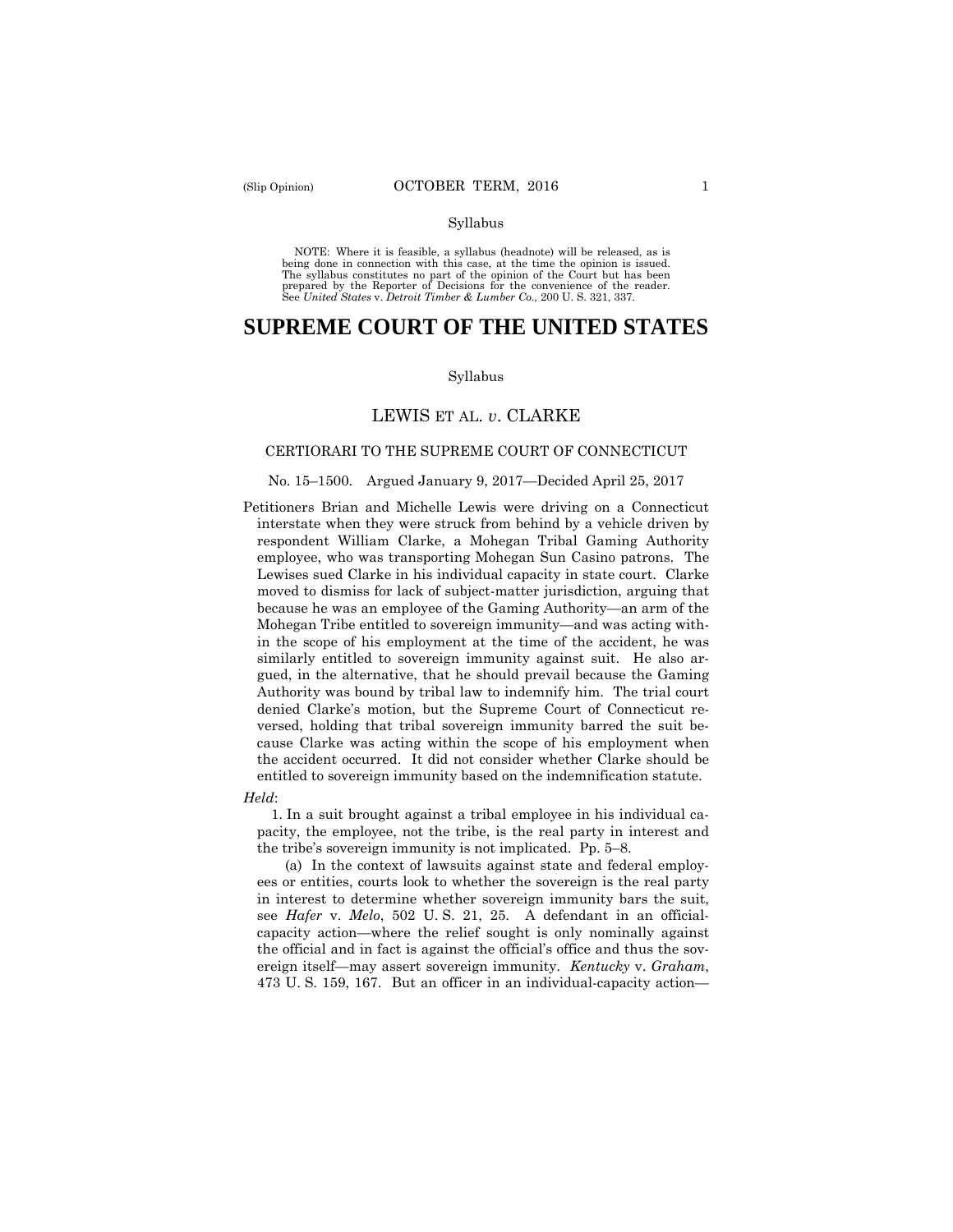#### Syllabus

which seeks "to impose individual liability upon a government officer for actions taken under color of state law," *Hafer*, 502 U. S., at 25 may be able to assert *personal* immunity defenses but not sovereign immunity, *id.*, at 30–31. The Court does not reach Clarke's argument that he is entitled to the personal immunity defense of official immunity, which Clarke raised for the first time on appeal. Pp. 5–7.

(b) Applying these general rules in the context of tribal sovereign immunity, it is apparent that they foreclose Clarke's sovereign immunity defense. This action arises from a tort committed by Clarke on a Connecticut interstate and is simply a suit against Clarke to recover for his personal actions. Clarke, not the Gaming Authority, is the real party in interest. The State Supreme Court extended sovereign immunity for tribal employees beyond what common-law sovereign immunity principles would recognize for either state or federal employees. Pp. 7–8.

2. An indemnification provision cannot, as a matter of law, extend sovereign immunity to individual employees who would otherwise not fall under its protective cloak. Pp. 8–12.

(a) This conclusion follows naturally from the principles discussed above and previously applied to the different question whether a state instrumentality may invoke the State's immunity from suit even when the Federal Government has agreed to indemnify that instrumentality against adverse judgments, *Regents of Univ. of Cal.* v. *Doe*, 519 U. S. 425. There, this Court held that the indemnification provision did not divest the state instrumentality of Eleventh Amendment immunity, and its analysis turned on where the potential *legal* liability lay, not from whence the money to pay the damages award ultimately came. Here, the Connecticut courts exercise no jurisdiction over the Tribe or Gaming Authority, and their judgments will not bind the Tribe or its instrumentalities in any way. Moreover, indemnification is not a certainty, because Clarke will not be indemnified should the Gaming Authority determine that he engaged in "wanton, reckless, or malicious" activity. Mohegan Tribe Code §4–52. Pp. 8–10.

 this Court has never held that a civil rights suit under 42 U. S. C. (b) Courts have extended sovereign immunity to private healthcare insurance companies under certain circumstances, but those cases rest on the proposition that the fiscal intermediaries are essentially state instrumentalities, and Clarke offers no persuasive reason to depart from precedent and treat a lawsuit against an individual employee as one against a state instrumentality. Similarly, §1983 against a state officer in his individual capacity implicates the Eleventh Amendment and a State's sovereign immunity from suit. Finally, this Court's conclusion that indemnification provisions do not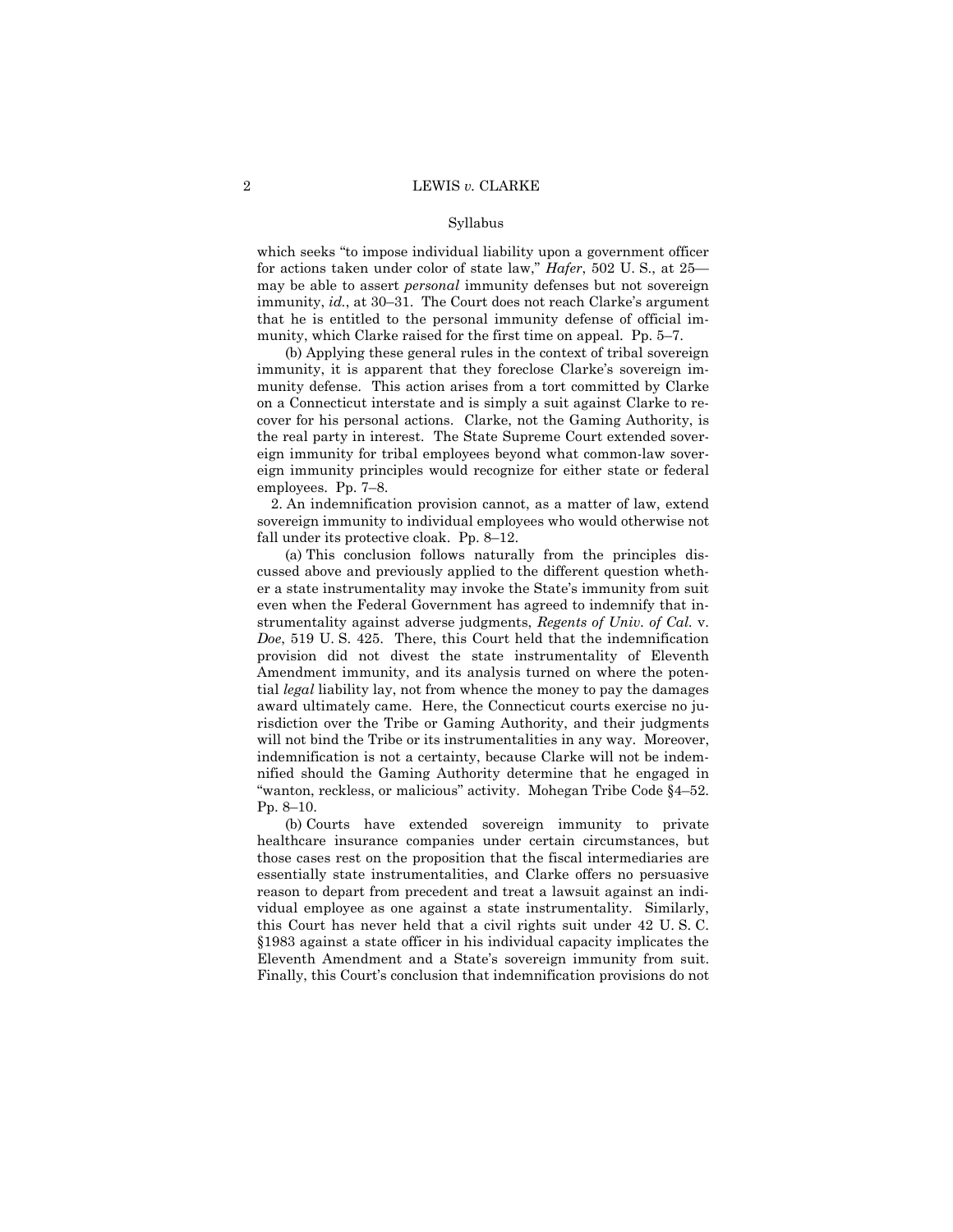## Syllabus

alter the real-party-in-interest analysis for sovereign immunity purposes is consistent with the practice that applies in the contexts of diversity of citizenship and joinder. Pp. 10–12.

320 Conn.706, 135 A. 3d 677, reversed and remanded.

SOTOMAYOR, J., delivered the opinion of the Court, in which ROBERTS, C. J., and KENNEDY, BREYER, ALITO, and KAGAN, JJ., joined. THOMAS, J., and GINSBURG, J., filed opinions concurring in the judgment. GOR-SUCH, J., took no part in the consideration or decision of the case.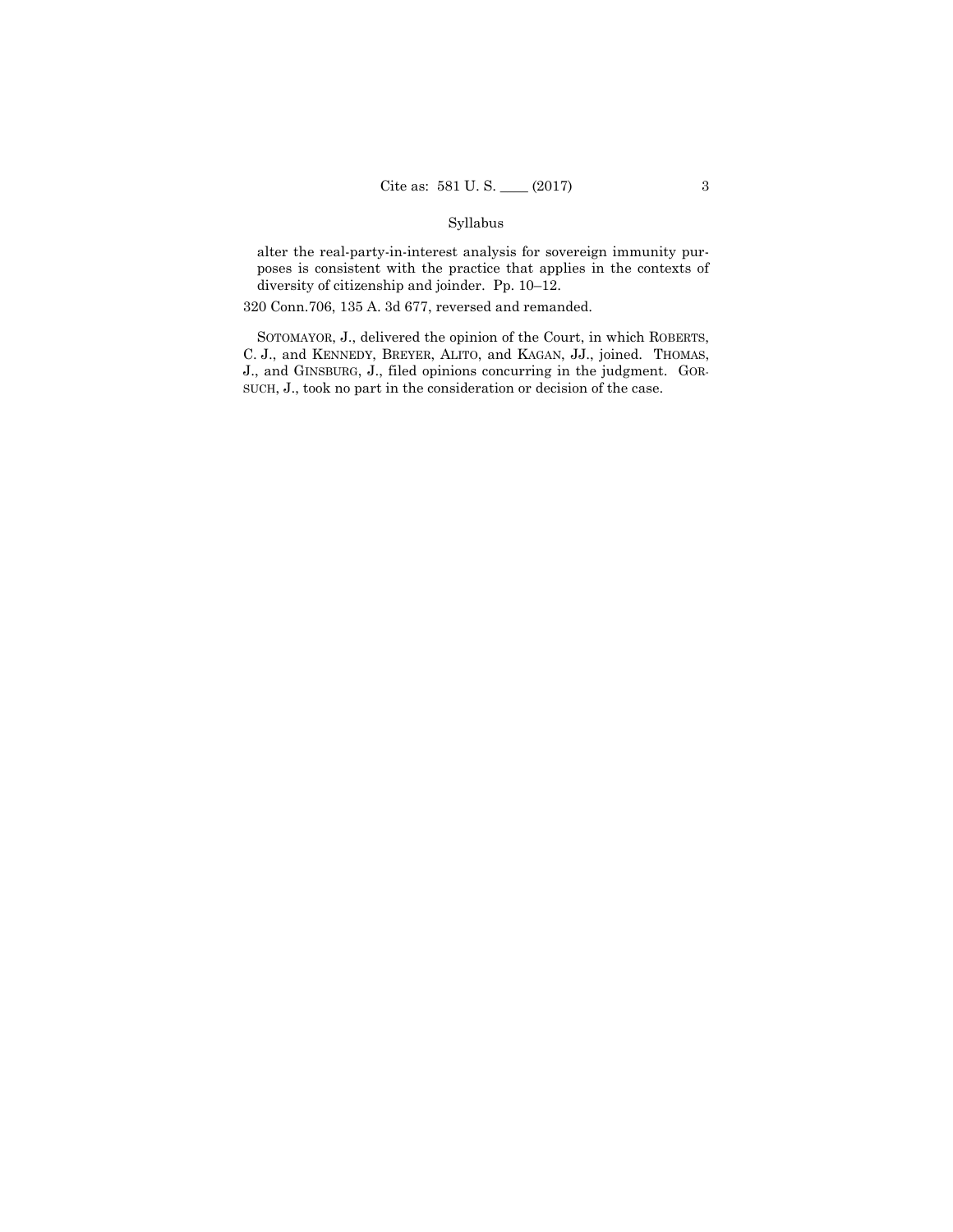NOTICE: This opinion is subject to formal revision before publication in<br>the preliminary print of the United States Reports. Readers are requested<br>to notify the Reporter of Decisions, Supreme Court of the United States, Washington, D. C. 20543, of any typographical or other formal errors, in order that corrections may be made before the preliminary print goes to NOTICE: This opinion is subject to formal revision before publication in press.

## $\frac{1}{2}$  ,  $\frac{1}{2}$  ,  $\frac{1}{2}$  ,  $\frac{1}{2}$  ,  $\frac{1}{2}$  ,  $\frac{1}{2}$ **SUPREME COURT OF THE UNITED STATES**

#### $\frac{1}{2}$  ,  $\frac{1}{2}$  ,  $\frac{1}{2}$  ,  $\frac{1}{2}$  ,  $\frac{1}{2}$  ,  $\frac{1}{2}$  ,  $\frac{1}{2}$ No. 15–1500

## BRIAN LEWIS, ET AL., PETITIONERS *v.* WILLIAM CLARKE

## ON WRIT OF CERTIORARI TO THE SUPREME COURT OF **CONNECTICUT**

## [April 25, 2017]

## JUSTICE SOTOMAYOR delivered the opinion of the Court.

Indian tribes are generally entitled to immunity from suit. This Court has considered the scope of that immunity in a number of circumstances. This case presents an ordinary negligence action brought against a tribal employee in state court under state law. We granted certiorari to resolve whether an Indian tribe's sovereign immunity bars individual-capacity damages actions against tribal employees for torts committed within the scope of their employment and for which the employees are indemnified by the tribe.

 nity is not implicated. That an employee was acting within We hold that, in a suit brought against a tribal employee in his individual capacity, the employee, not the tribe, is the real party in interest and the tribe's sovereign immuthe scope of his employment at the time the tort was committed is not, on its own, sufficient to bar a suit against that employee on the basis of tribal sovereign immunity. We hold further that an indemnification provision does not extend a tribe's sovereign immunity where it otherwise would not reach. Accordingly, we reverse and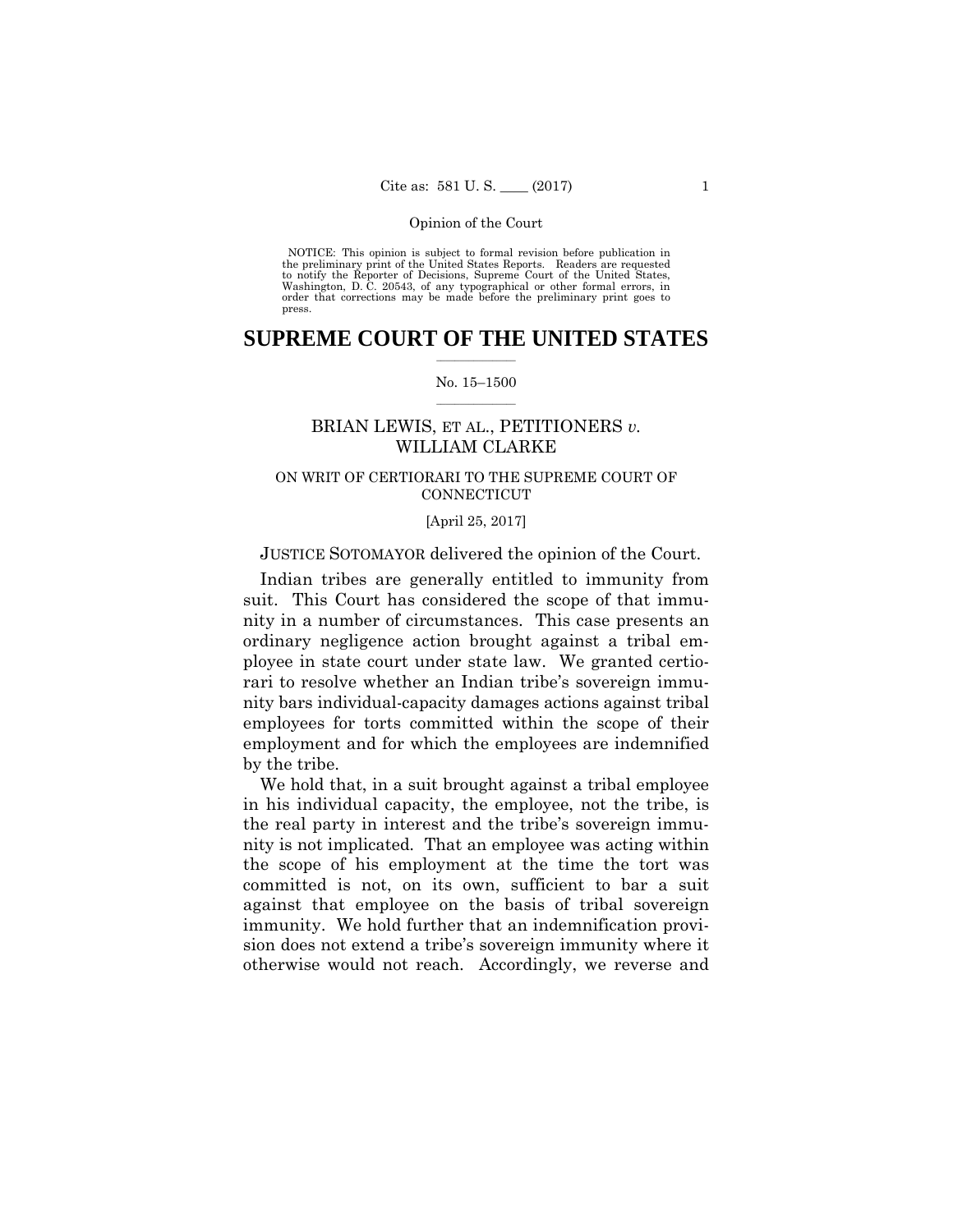remand.

——————

I A

The Mohegan Tribe of Indians of Connecticut traces its lineage back centuries. Originally part of the Lenni Lenape, the Tribe formed the independent Mohegan Tribe under the leadership of Sachem Uncas in the early 1600's. M. Fawcett, The Lasting of the Mohegans 7, 11–13 (1995). In 1994, in accordance with the petition procedures established by the Bureau of Indian Affairs, the Tribe attained federal recognition.<sup>1</sup> See 59 Fed. Reg.  $12140$  (1994); Mohegan Const., Preamble and Art. II.

As one means of maintaining its economic selfsufficiency, the Tribe entered into a Gaming Compact with the State of Connecticut pursuant to the Indian Gaming Regulatory Act, 102 Stat. 2467, 25 U. S. C. §2701 *et seq.* The compact authorizes the Tribe to conduct gaming on its land, subject to certain conditions including establishment of the Gaming Disputes Court. See 59 Fed. Reg. 65130 (approving the Tribal-State Compact Between the Mohegan Indian Tribe and the State of Connecticut (May 17, 1994)); Mohegan Const., Art. XIII, §2; Mohegan Tribe Code 3–248(a) (Supp. 2016). The Mohegan Tribal Gaming Authority, an arm of the Tribe, exercises the powers of the Mohegan Tribe over tribal gaming activities. Mohegan Const., Art. XIII, §1; Mohegan Tribe Code §2–21.

Of particular relevance here, Mohegan law sets out

<sup>&</sup>lt;sup>1</sup>There are currently 567 federally recognized Indian and Alaska Native entities. 81 Fed. Reg. 26826–26832 (2016); see also Native Hawaiian Law: A Treatise 303–324 (M. MacKenzie ed. 2015) (discussing the existing relationships between the U. S. Government and federally recognized tribes and other indigenous groups in the United States); F. Cohen, Handbook of Federal Indian Law §§1.01–1.07 (2012 and Supp. 2015); V. Deloria & R. DeMallie, Documents of American Indian Diplomacy: Treaties, Agreements, and Conventions, 1775–1979 (1999).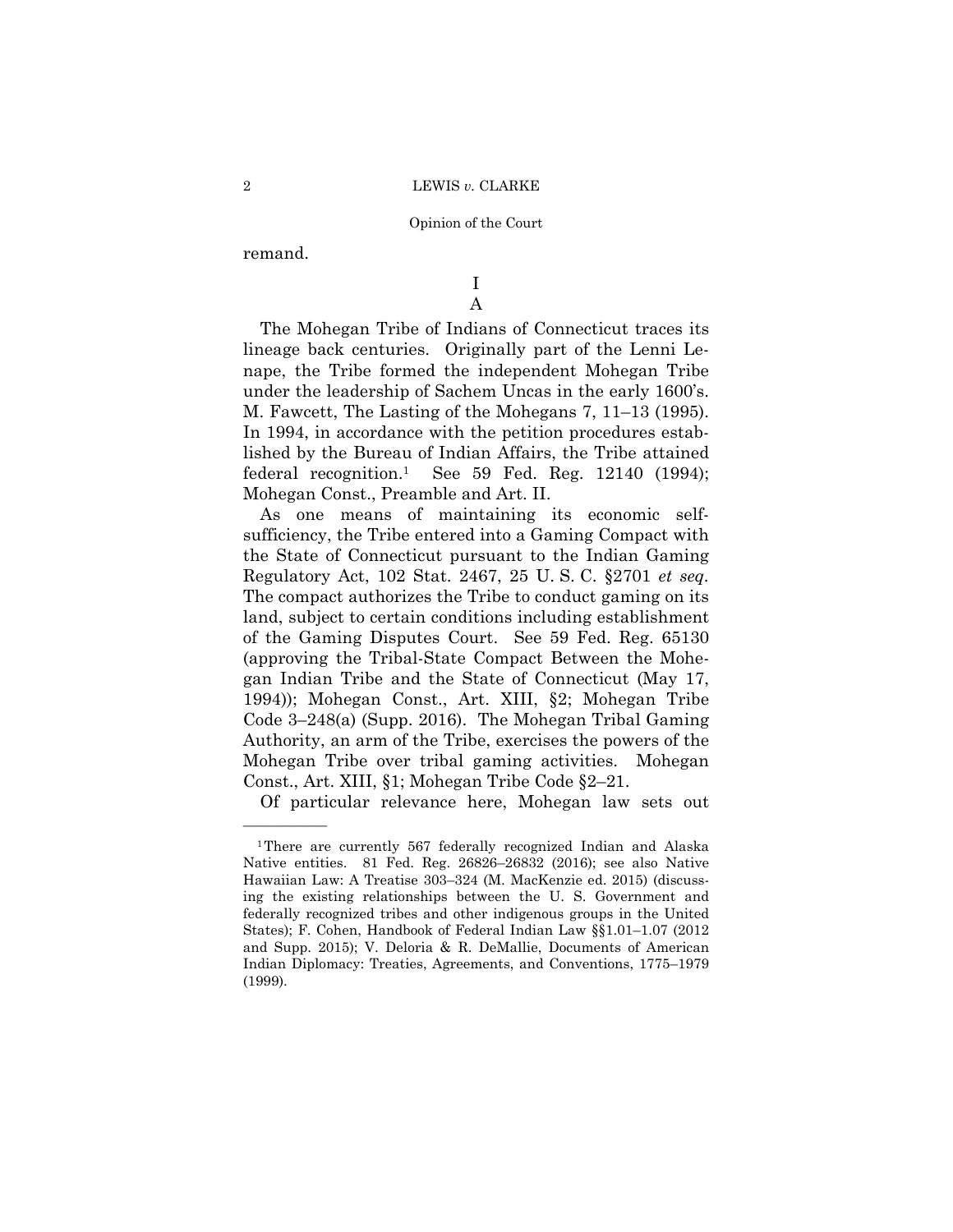sovereign immunity and indemnification policies applicable to disputes arising from gaming activities. The Gaming Authority has waived its sovereign immunity and consented to be sued in the Mohegan Gaming Disputes Court. Mohegan Const., Art. XIII, §1; Mohegan Tribe Code §3–250(b). Neither the Tribe nor the Gaming Authority has consented to suit for claims arising under Connecticut state law. See Mohegan Const., Art. IX, §2(t); Mohegan Tribe Code §3–250(g); see also *Blatchford* v. *Native Village of Noatak*, 501 U. S. 775, 782 (1991) (observing that Indian tribes have not surrendered their immunity against suits by States). Further, Mohegan Tribe Code §4–52 provides that the Gaming Authority "shall save harmless and indemnify its Officer or Employee from financial loss and expense arising out of any claim, demand, or suit by reason of his or her alleged negligence . . . if the Officer or Employee is found to have been acting in the discharge of his or her duties or within the scope of his or her employment." The Gaming Authority does not indemnify employees who engage in "wanton, reckless or malicious" activity. Mohegan Tribe Code §4–52.

B

Petitioners Brian and Michelle Lewis were driving down Interstate 95 in Norwalk, Connecticut, when a limousine driven by respondent William Clarke hit their vehicle from behind. Clarke, a Gaming Authority employee, was transporting patrons of the Mohegan Sun Casino to their homes. For purposes of this appeal, it is undisputed that Clarke caused the accident.

The Lewises filed suit against Clarke in his individual capacity in Connecticut state court, and Clarke moved to dismiss for lack of subject-matter jurisdiction on the basis of tribal sovereign immunity. See 2014 WL 5354956, \*2 (Super. Ct. Conn., Sept. 10, 2014) (Cole-Chu, J.). Clarke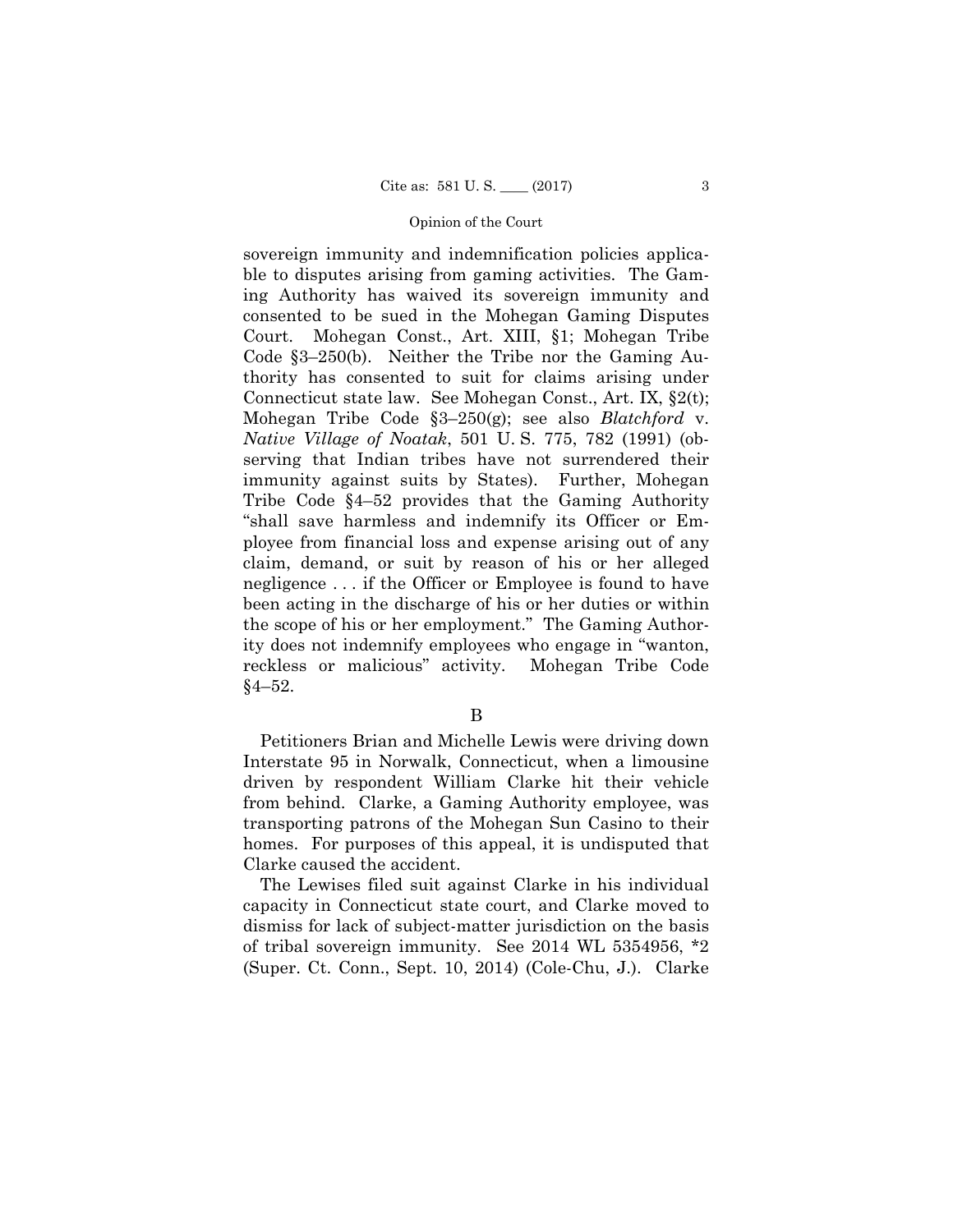#### Opinion of the Court

argued that because the Gaming Authority, an arm of the Tribe, was entitled to sovereign immunity, he, an employee of the Gaming Authority acting within the scope of his employment at the time of the accident, was similarly entitled to sovereign immunity against suit. According to Clarke, denying the motion would abrogate the Tribe's sovereign immunity.

The trial court denied Clarke's motion to dismiss. *Id.,* at \*8. The court agreed with the Lewises that the sovereign immunity analysis should focus on the remedy sought in their complaint. To that end, the court identified Clarke, not the Gaming Authority or the Tribe, as the real party in interest because the damages remedy sought was solely against Clarke and would in no way affect the Tribe's ability to govern itself independently. The court therefore concluded that tribal sovereign immunity was not implicated. *Id*., at \*2–\*8. It also rejected Clarke's alternative argument that because the Gaming Authority was obligated to indemnify him pursuant to Mohegan Tribe Code §4–52 and would end up paying the damages, he should prevail under the remedy analysis. *Id.,* at \*7. The trial court reasoned that a "voluntary undertaking cannot be used to extend sovereign immunity where it did not otherwise exist." *Ibid.* 

The Supreme Court of Connecticut reversed, holding that tribal sovereign immunity did bar the suit. 320 Conn. 706, 135 A. 3d 677 (2016). The court agreed with Clarke that "because he was acting within the scope of his employment for the Mohegan Tribal Gaming Authority and the Mohegan Tribal Gaming Authority is an arm of the Mohegan Tribe, tribal sovereign immunity bars the plaintiffs' claims against him." *Id.*, at 709, 135 A. 3d, at 680. Of particular significance to the court was ensuring that "plaintiffs cannot circumvent tribal immunity by merely naming the defendant, an employee of the tribe, when the complaint concerns actions taken within the scope of his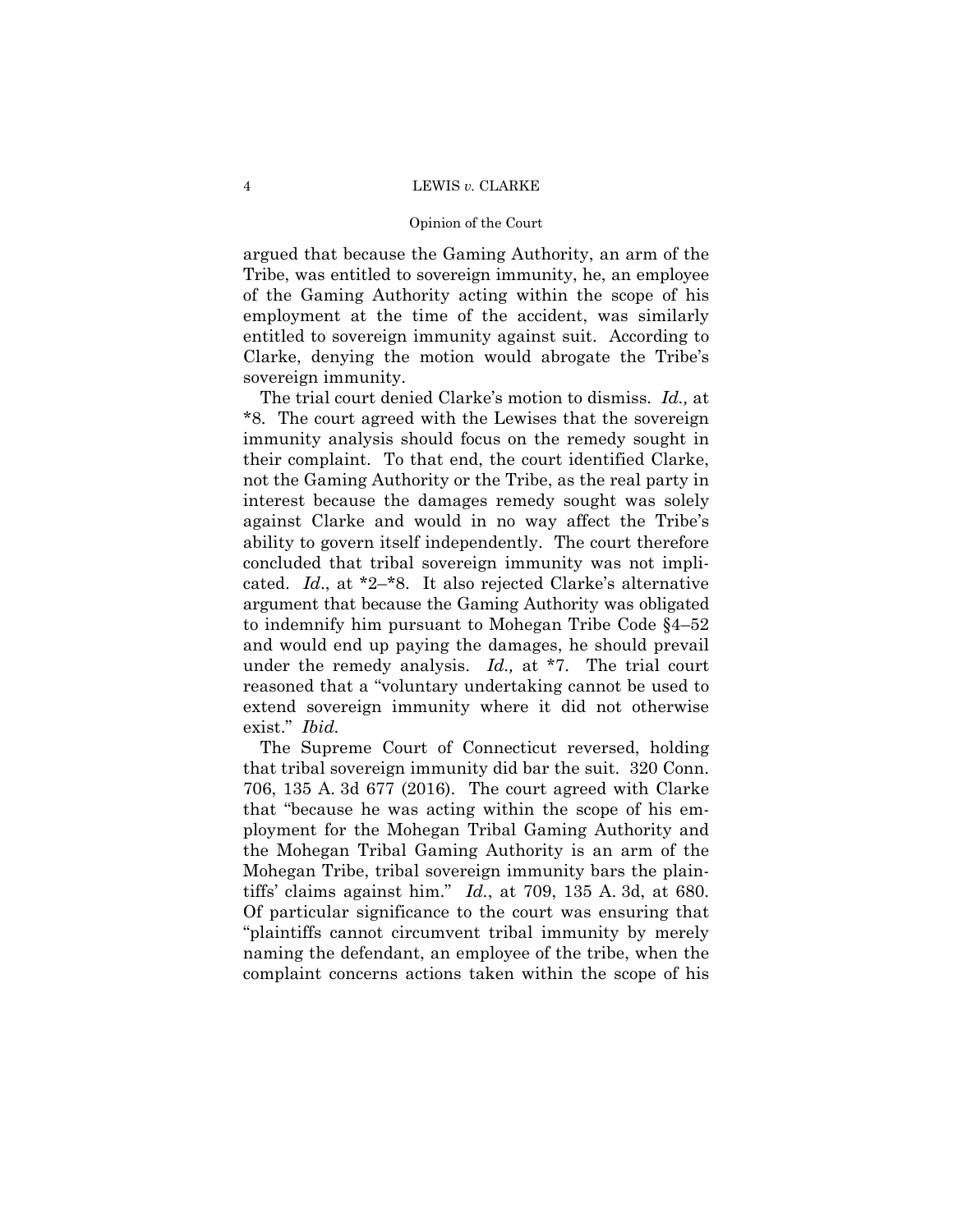duties and the complaint does not allege, nor have the plaintiffs offered any other evidence, that he acted outside the scope of his authority." *Id.*, at 720, 135 A. 3d, at 685. To do otherwise, the court reasoned, would "'eviscerate'" the protections of tribal immunity. *Id.,* at 717, 135 A. 3d, at 684 (alterations and internal quotation marks omitted). Because the court determined that Clarke was entitled to sovereign immunity on the sole basis that he was acting within the scope of his employment when the accident occurred, *id.,* at 720, 135 A. 3d, at 685–686, it did not consider whether Clarke should be entitled to sovereign immunity on the basis of the indemnification statute.

We granted certiorari to consider whether tribal sovereign immunity bars the Lewises' suit against Clarke, 579 U. S. \_\_\_ (2016), and we now reverse the judgment of the Supreme Court of Connecticut.

II

Two issues require our resolution: (1) whether the sovereign immunity of an Indian tribe bars individualcapacity damages against tribal employees for torts committed within the scope of their employment; and (2) what role, if any, a tribe's decision to indemnify its employees plays in this analysis. We decide this case under the framework of our precedents regarding tribal immunity.

A

Our cases establish that, in the context of lawsuits against state and federal employees or entities, courts should look to whether the sovereign is the real party in interest to determine whether sovereign immunity bars the suit. See *Hafer* v. *Melo*, 502 U. S. 21, 25 (1991). In making this assessment, courts may not simply rely on the characterization of the parties in the complaint, but rather must determine in the first instance whether the remedy sought is truly against the sovereign. See, *e.g., Ex parte*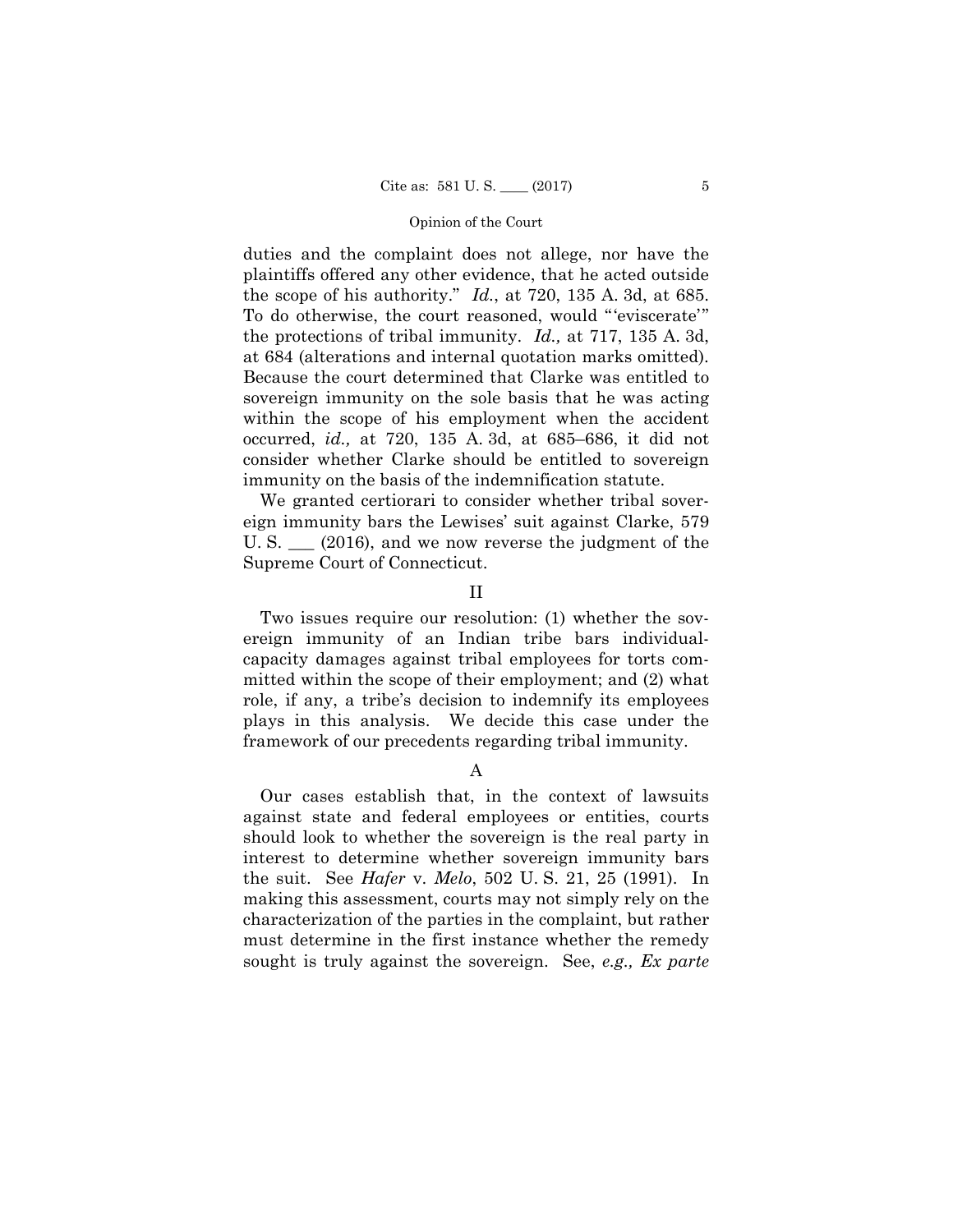#### Opinion of the Court

*New York*, 256 U. S. 490, 500–502 (1921). If, for example, an action is in essence against a State even if the State is not a named party, then the State is the real party in interest and is entitled to invoke the Eleventh Amendment's protection. For this reason, an arm or instrumentality of the State generally enjoys the same immunity as the sovereign itself. *E.g., Regents of Univ. of Cal.* v. *Doe*, 519 U. S. 425, 429–430 (1997). Similarly, lawsuits brought against employees in their official capacity "represent only another way of pleading an action against an entity of which an officer is an agent," and they may also be barred by sovereign immunity. *Kentucky* v. *Graham*, 473 U. S. 159, 165–166 (1985) (internal quotation marks omitted).

The distinction between individual- and official-capacity suits is paramount here. In an official-capacity claim, the relief sought is only nominally against the official and in fact is against the official's office and thus the sovereign itself. *Will* v. *Michigan Dept. of State Police*, 491 U. S. 58, 71 (1989); *Dugan* v. *Rank*, 372 U. S. 609, 611, 620–622 (1963). This is why, when officials sued in their official capacities leave office, their successors automatically assume their role in the litigation. *Hafer*, 502 U. S., at 25. The real party in interest is the government entity, not the named official. See *Edelman* v. *Jordan*, 415 U. S. 651, 663–665 (1974). "Personal-capacity suits, on the other hand, seek to impose *individual* liability upon a government officer for actions taken under color of state law." *Hafer*, 502 U. S., at 25 (emphasis added); see also *id.,* at 27–31 (discharged employees entitled to bring personal damages action against state auditor general); cf. *Bivens*  v. *Six Unknown Fed. Narcotics Agents*, 403 U. S. 388 (1971). "[O]fficers sued in their personal capacity come to court as individuals," *Hafer*, 502 U. S., at 27, and the real party in interest is the individual, not the sovereign.

The identity of the real party in interest dictates what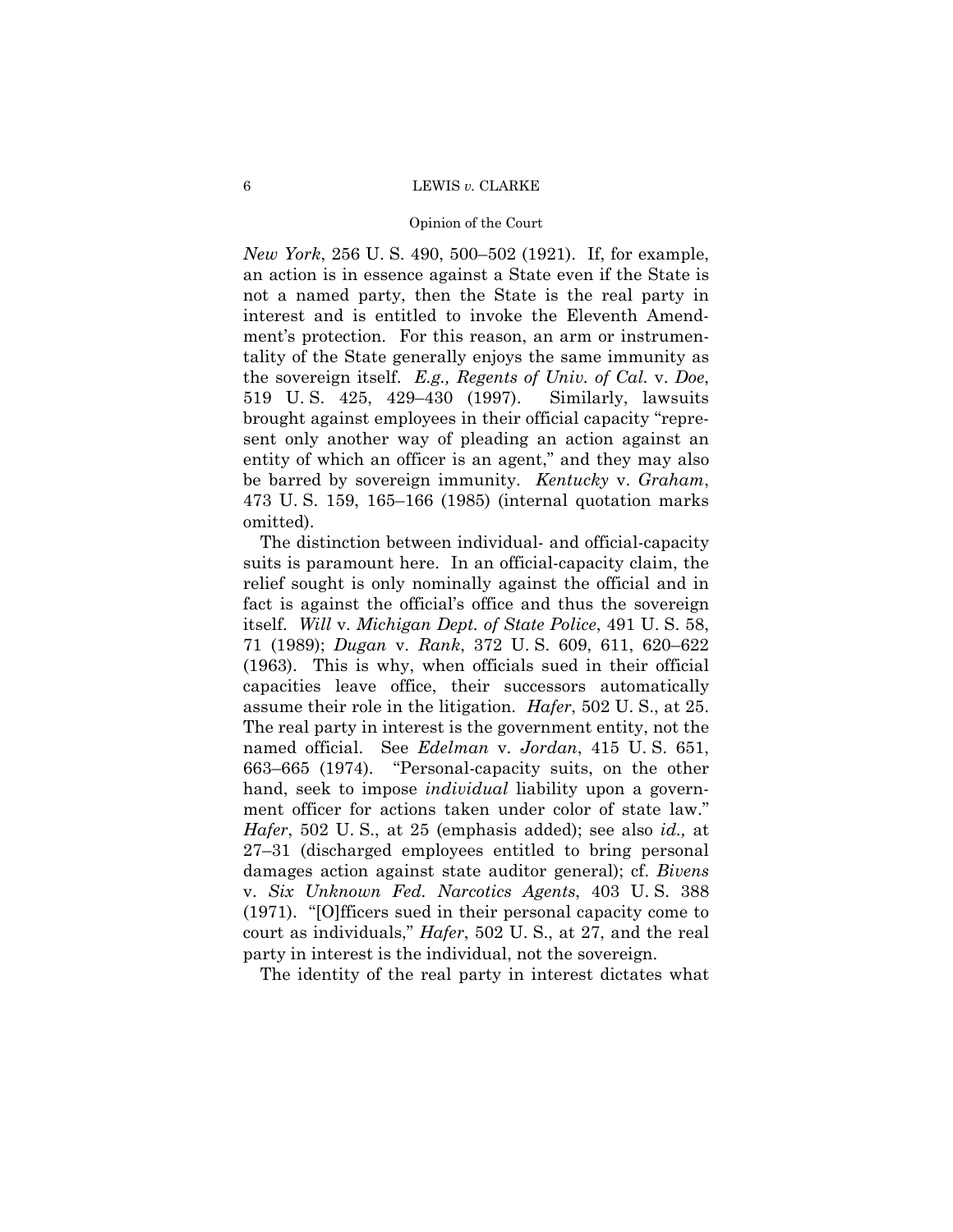immunities may be available. Defendants in an officialcapacity action may assert sovereign immunity. *Graham*, 473 U. S., at 167. An officer in an individual-capacity action, on the other hand, may be able to assert *personal* immunity defenses, such as, for example, absolute prosecutorial immunity in certain circumstances. *Van de Kamp*  v. *Goldstein*, 555 U. S. 335, 342–344 (2009). But sovereign immunity "does not erect a barrier against suits to impose individual and personal liability." *Hafer*, 502 U. S., at 30– 31 (internal quotation marks omitted); see *Alden* v. *Maine*, 527 U. S. 706, 757 (1996).

B

 disturb the sovereign's property." *Larson* v. *Domestic and*  There is no reason to depart from these general rules in the context of tribal sovereign immunity. It is apparent that these general principles foreclose Clarke's sovereign immunity defense in this case. This is a negligence action arising from a tort committed by Clarke on an interstate highway within the State of Connecticut. The suit is brought against a tribal employee operating a vehicle within the scope of his employment but on state lands, and the judgment will not operate against the Tribe. This is not a suit against Clarke in his official capacity. It is simply a suit against Clarke to recover for his personal actions, which "will not require action by the sovereign or *Foreign Commerce Corp.*, 337 U. S. 682, 687 (1949). We are cognizant of the Supreme Court of Connecticut's concern that plaintiffs not circumvent tribal sovereign immunity. But here, that immunity is simply not in play. Clarke, not the Gaming Authority, is the real party in interest.

In ruling that Clarke was immune from this suit solely because he was acting within the scope of his employment, the court extended sovereign immunity for tribal employees beyond what common-law sovereign immunity princi-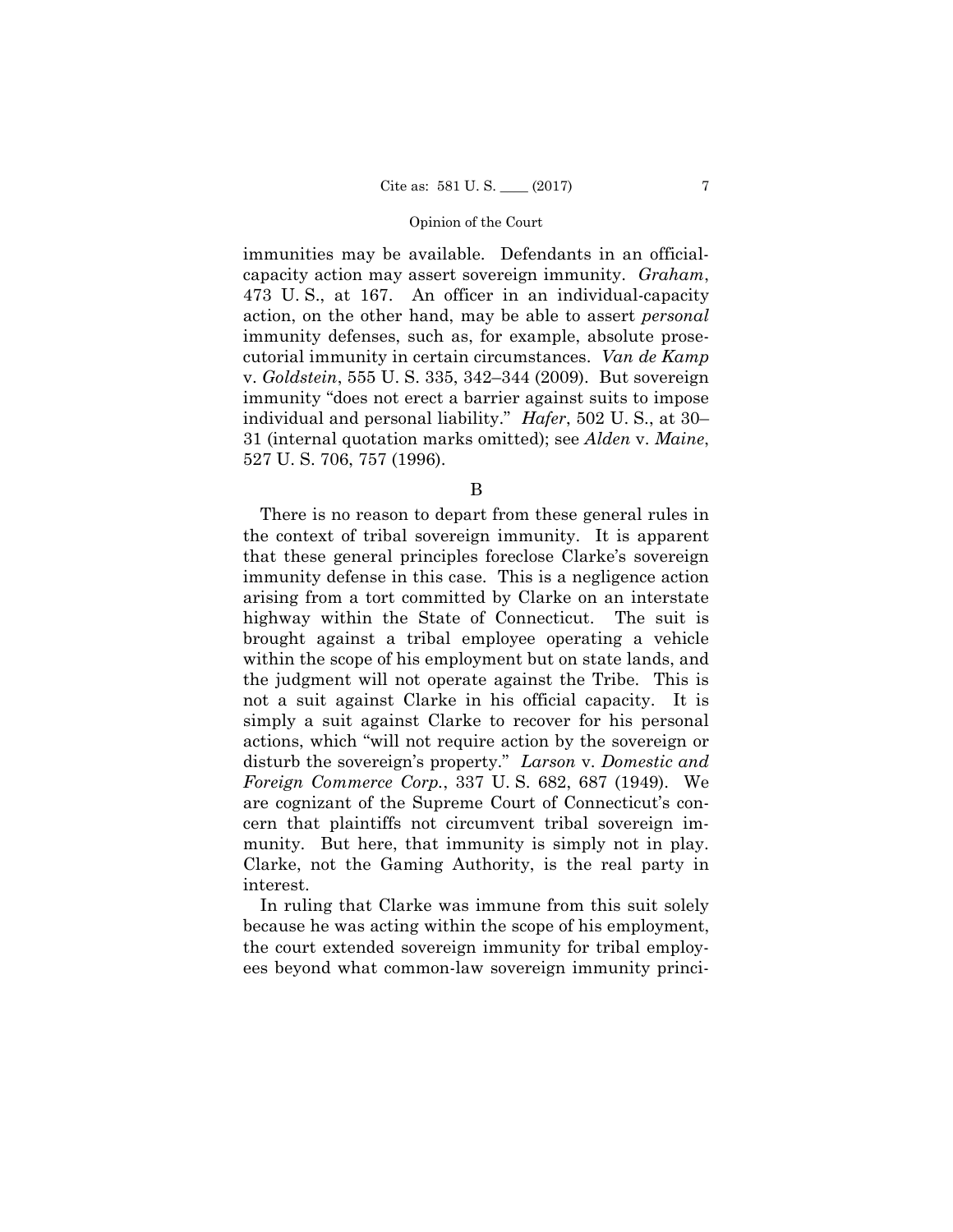ples would recognize for either state or federal employees. See, *e.g., Graham*, 473 U. S., at 167–168. The protection offered by tribal sovereign immunity here is no broader than the protection offered by state or federal sovereign immunity.

Accordingly, under established sovereign immunity principles, the Gaming Authority's immunity does not, in these circumstances, bar suit against Clarke.2

## III

The conclusion above notwithstanding, Clarke argues that the Gaming Authority *is* the real party in interest here because it is required by Mohegan Tribe Code §4–52 to indemnify Clarke for any adverse judgment.3

## A

We have never before had occasion to decide whether an indemnification clause is sufficient to extend a sovereign immunity defense to a suit against an employee in his individual capacity. We hold that an indemnification

——————

 *Travelers Casualty & Surety Co. of America* v. *Pacific Gas & Elec. Co.*, 549 2There are, of course, personal immunity defenses distinct from sovereign immunity. *E.g., Harlow* v. *Fitzgerald*, 457 U. S. 800, 811–815 (1982). Clarke argues for the first time before this Court that one particular form of personal immunity is available to him here—official immunity. See *Westfall* v. *Erwin*, 484 U. S. 292, 295–297 (1988). That defense is not properly before us now, however, given that Clarke's motion to dismiss was based solely on tribal sovereign immunity. See U. S. 443, 455 (2007).

<sup>3</sup>As noted above, the Supreme Court of Connecticut did not reach whether Clarke should be entitled to sovereign immunity on the basis of the indemnification statute. We nevertheless consider the issue fairly included within the question presented, as it is a purely legal question that is an integral part of Clarke's sovereign immunity argument and that was both raised to and passed on by the trial court. See *Mitchell* v. *Forsyth*, 472 U. S. 511, 530 (1985) ("[T]he purely legal question on which [petitioner's] claim of immunity turns is appropriate for our immediate resolution notwithstanding that it was not addressed by the Court of Appeals" (internal quotation marks omitted)).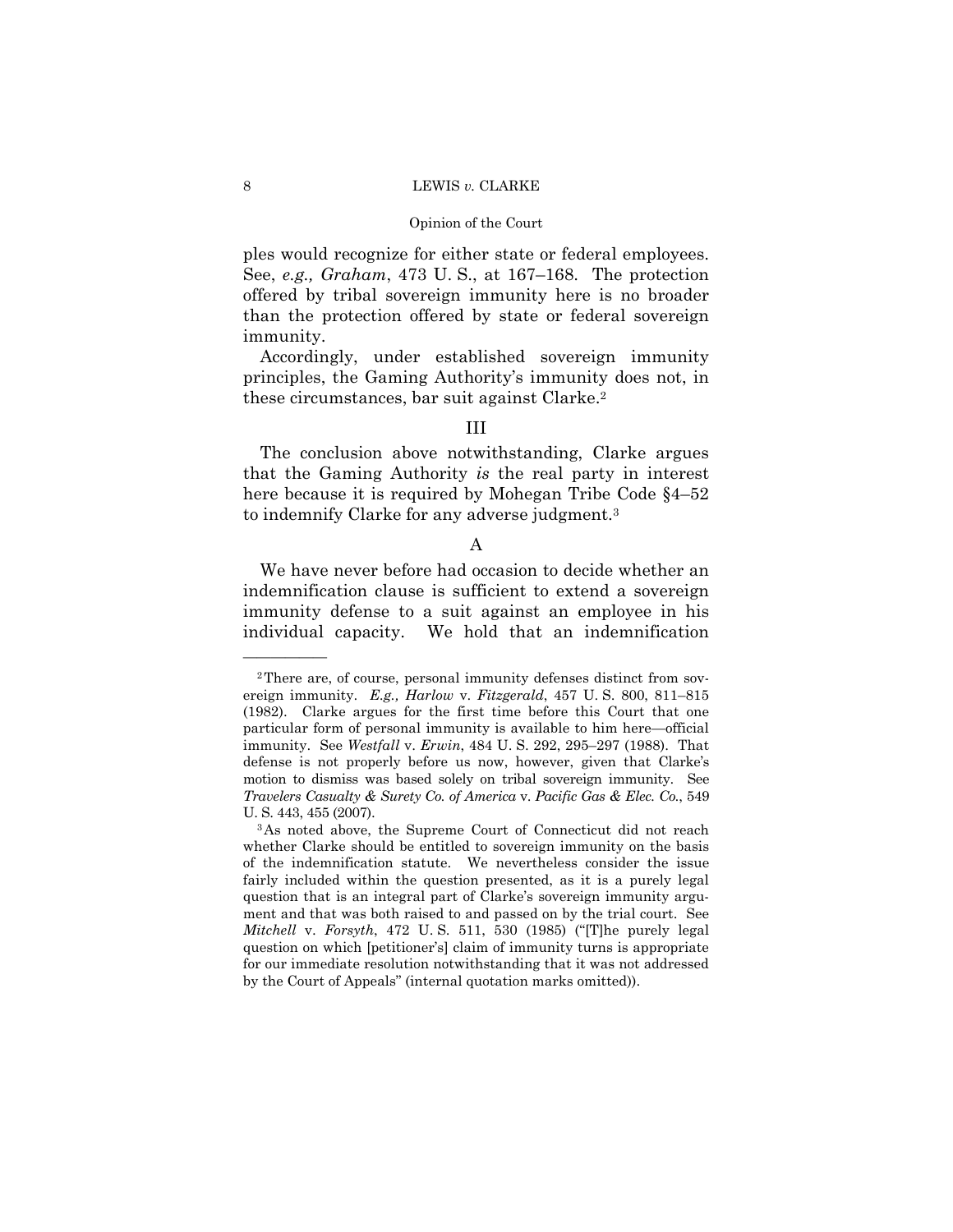provision cannot, as a matter of law, extend sovereign immunity to individual employees who would otherwise not fall under its protective cloak.

 *Regents of Univ. of Cal.,* an individual brought suit against the University of California, a public university of the State Our holding follows naturally from the principles discussed above. Indeed, we have applied these same principles to a different question before—whether a state instrumentality may invoke the State's immunity from suit even when the Federal Government has agreed to indemnify that instrumentality against adverse judgments. In of California, for breach of contract related to his employment at a laboratory operated by the university pursuant to a contract with the Federal Government. We held that the indemnification provision did not divest the state instrumentality of Eleventh Amendment immunity. 519 U. S., at 426. Our analysis turned on where the potential *legal* liability lay, not from whence the money to pay the damages award ultimately came. Because the lawsuit bound the university, we held, the Eleventh Amendment applied to the litigation even though the damages award would ultimately be paid by the federal Department of Energy. *Id.,* at 429–431. Our reasoning remains the same. The critical inquiry is who may be legally bound by the court's adverse judgment, not who will ultimately pick up the tab.4

Here, the Connecticut courts exercise no jurisdiction over the Tribe or the Gaming Authority, and their judgments will not bind the Tribe or its instrumentalities in

——————

<sup>4</sup>Our holding in *Hess* v. *Port Authority Trans-Hudson Corporation*, 513 U. S. 30 (1994), is not to the contrary. There the immunity question turned on whether the Port Authority Trans-Hudson Corporation was a state agency cloaked with Eleventh Amendment immunity such that any judgment "*must* be paid out of a State's treasury." *Id.,* at 48, 51–52 (emphasis added). Here, unlike in *Hess*, the damages judgment would not come from the sovereign.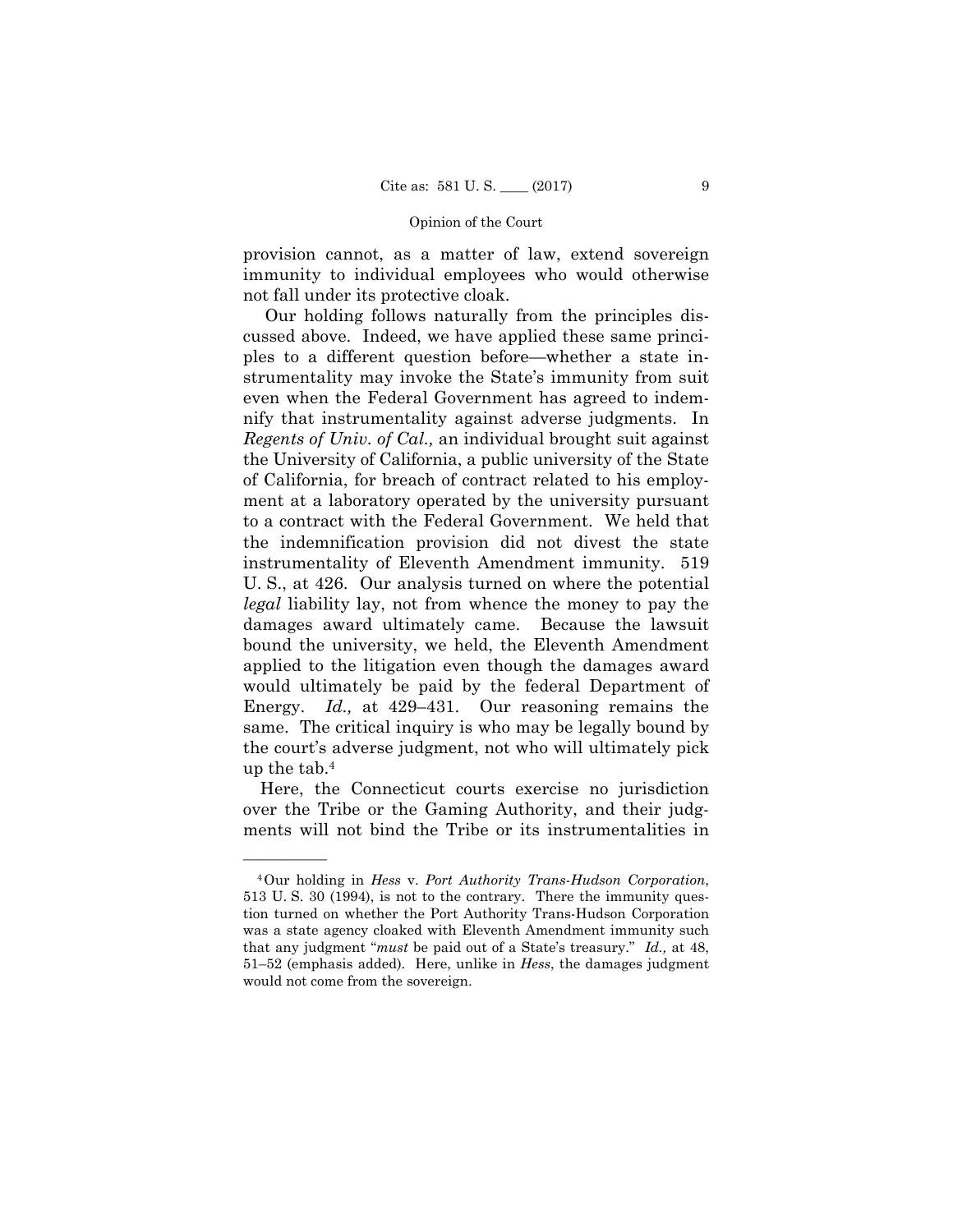#### Opinion of the Court

 thority should it determine that he engaged in "wanton, any way. The Tribe's indemnification provision does not somehow convert the suit against Clarke into a suit against the sovereign; when Clarke is sued in his individual capacity, he is held responsible only for his individual wrongdoing. Moreover, indemnification is not a certainty here. Clarke will not be indemnified by the Gaming Aureckless, or malicious" activity. Mohegan Tribe Code §4– 52. That determination is not necessary to the disposition of the Lewises' suit against Clarke in the Connecticut state courts, which is a separate legal matter.

B

Clarke notes that courts have extended sovereign immunity to private healthcare insurance companies under certain circumstances. See, *e.g., Pani* v. *Empire Blue Cross Blue Shield*, 152 F. 3d 67, 71–72 (CA2 1998); *Pine View Gardens, Inc.* v. *Mutual of Omaha Ins. Co.*, 485 F. 2d 1073, 1074–1075 (CADC 1973); Brief for Respondent 19, n. 4. But, these cases rest on the proposition that the fiscal intermediaries are essentially state instrumentalities, as the governing regulations make clear. See 42 CFR §421.5(b) (2016) (providing that the Medicare Administrator "is the real party of interest in any litigation involving the administration of the program"). It is well established in our precedent that a suit against an arm or instrumentality of the State is treated as one against the State itself. See *Regents of Univ. of Cal.,* 519 U. S., at 429. We have not before treated a lawsuit against an individual employee as one against a state instrumentality, and Clarke offers no persuasive reason to do so now.

Nor have we ever held that a civil rights suit under 42 U. S. C. §1983 against a state officer in his individual capacity implicates the Eleventh Amendment and a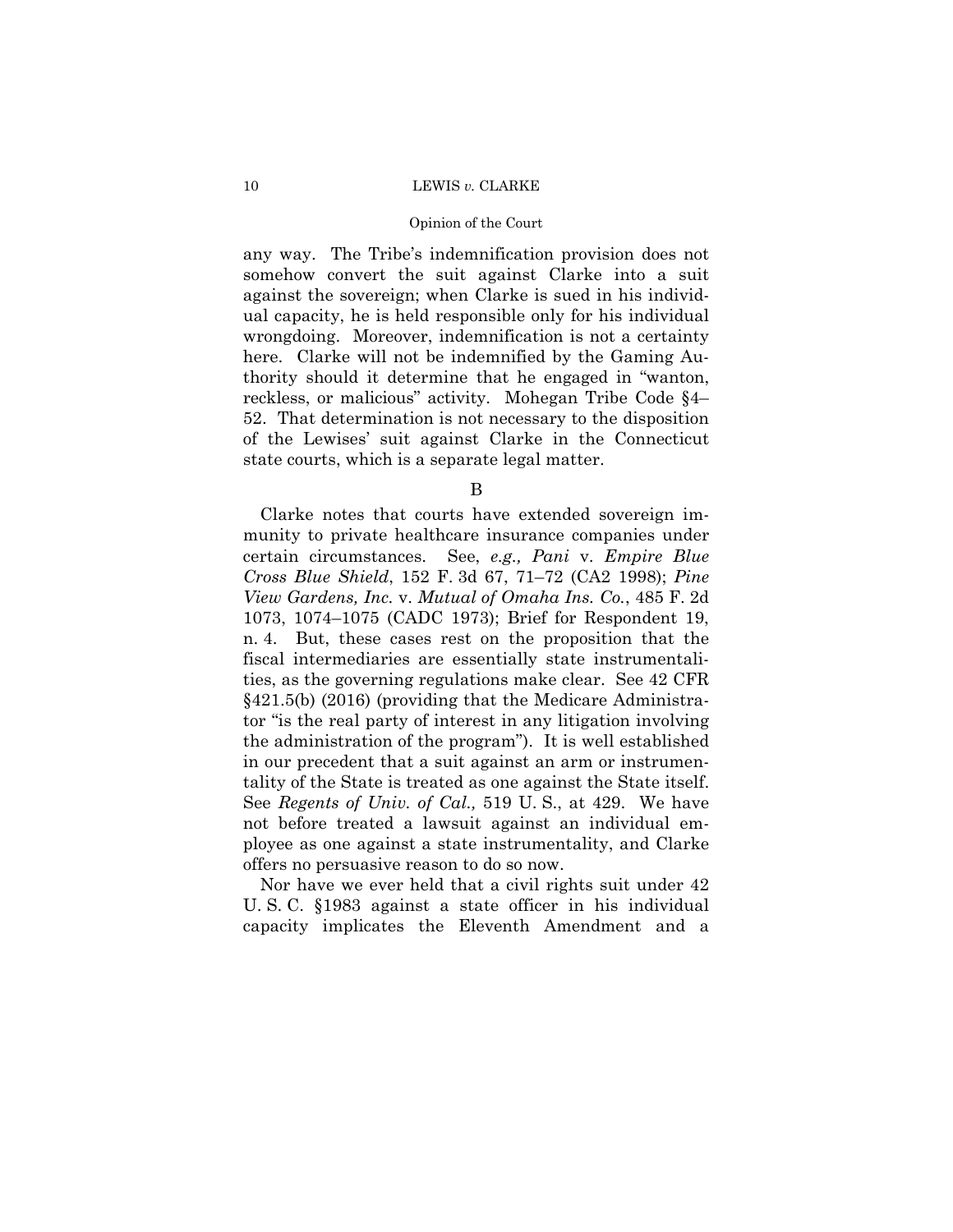State's sovereign immunity from suit.<sup>5</sup> Federal appellate courts that have considered the indemnity question have rejected the argument that an indemnity statute brings the Eleventh Amendment into play in §1983 actions. See, *e.g., Stoner* v. *Wisconsin Dept. of Agriculture, Trade and Consumer Protection*, 50 F. 3d 481, 482–483 (CA7 1995); *Blalock* v. *Schwinden*, 862 F. 2d 1352, 1354 (CA9 1988); *Duckworth* v. *Franzen*, 780 F. 2d 645, 650 (CA7 1985). These cases rely on the concern that originally drove the adoption of the Eleventh Amendment—the protection of the States against involuntary liability. See *Hess* v. *Port Authority Trans-Hudson Corporation*, 513 U. S. 30, 39, 48 (1994). But States institute indemnification policies voluntarily. And so, indemnification provisions do not implicate one of the underlying rationales for state sovereign immunity—a government's ability to make its own decisions about "the allocation of scarce resources." *Alden*, 527 U. S., at 751.

Finally, our conclusion that indemnification provisions do not alter the real-party-in-interest analysis for purposes of sovereign immunity is consistent with the practice that applies in the contexts of diversity of citizenship and joinder. In assessing diversity jurisdiction, courts look to the real parties to the controversy. *Navarro Savings Assn.*  v. *Lee*, 446 U. S. 458, 460 (1980). Applying this principle, courts below have agreed that the fact that a third party indemnifies one of the named parties to the case does not, as a general rule, influence the diversity analysis. See, *e.g., Corfield* v. *Dallas Glen Hills LP*, 355 F. 3d 853, 865 (CA5 2003); *E. R. Squibb & Sons, Inc.* v. *Accident & Cas. Ins. Co.,* 160 F. 3d 925, 936–937 (CA2 1998). They have similarly held that a party does not become a required party for joinder purposes under Federal Rule of Civil

——————

<sup>5</sup>A suit against a state officer in his official, rather than individual, capacity might implicate the Eleventh Amendment. See *Kentucky* v. *Graham*, 473 U. S. 159, 165–166 (1985).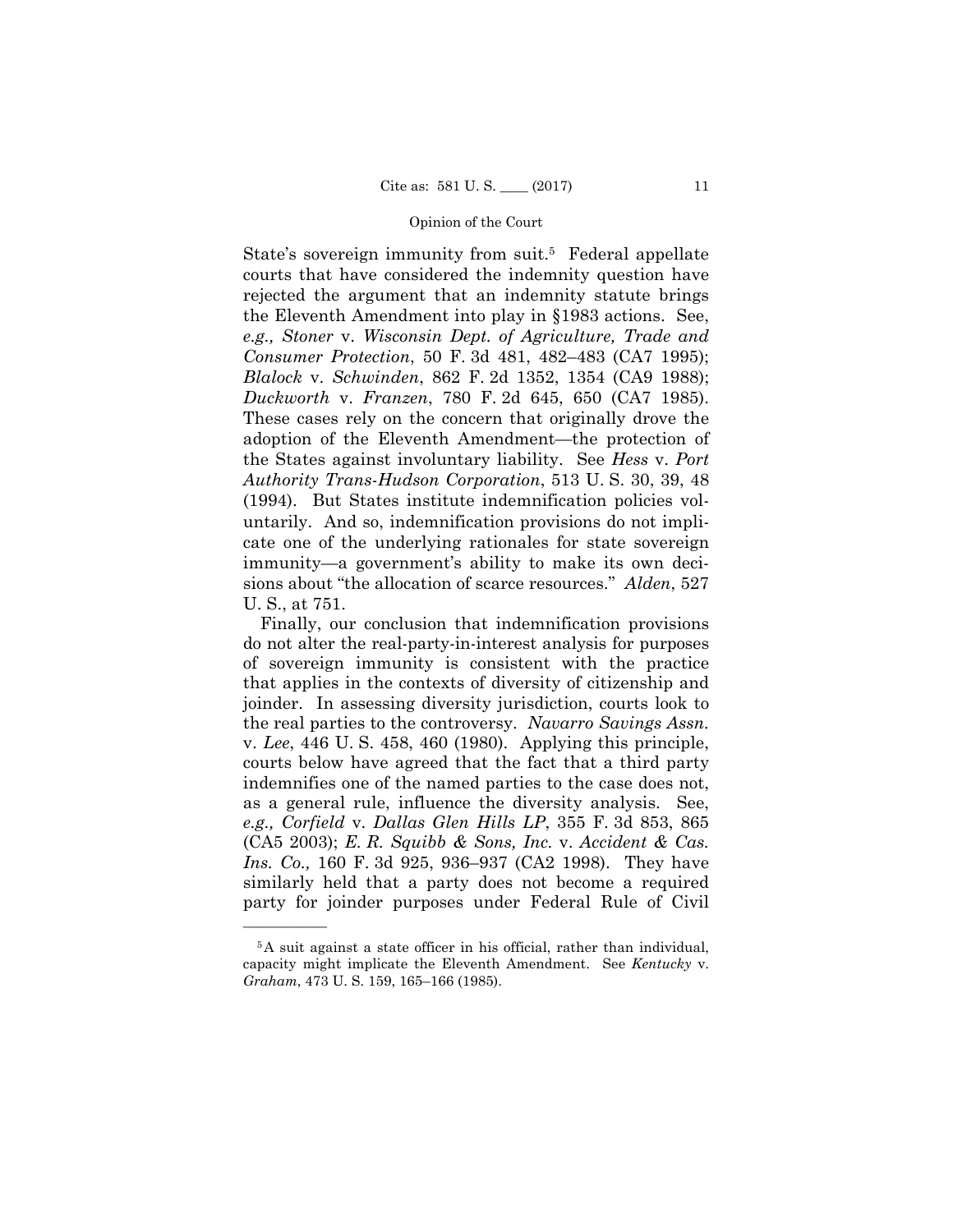## Opinion of the Court

Procedure 19 simply by virtue of indemnifying one of the named parties. See, *e.g., Gardiner* v. *Virgin Islands Water & Power Auth.*, 145 F. 3d 635, 641 (CA3 1998); *Rochester Methodist Hospital* v. *Travelers Ins. Co.*, 728 F. 2d 1006, 1016–1017 (CA8 1984).

In sum, although tribal sovereign immunity is implicated when the suit is brought against individual officers in their official capacities, it is simply not present when the claim is made against those employees in their individual capacities. An indemnification statute such as the one at issue here does not alter the analysis. Clarke may not avail himself of a sovereign immunity defense.

#### IV

The judgment of the Supreme Court of Connecticut is reversed, and the case is remanded for further proceedings not inconsistent with this opinion.

*It is so ordered.*

 JUSTICE GORSUCH took no part in the consideration or decision of this case.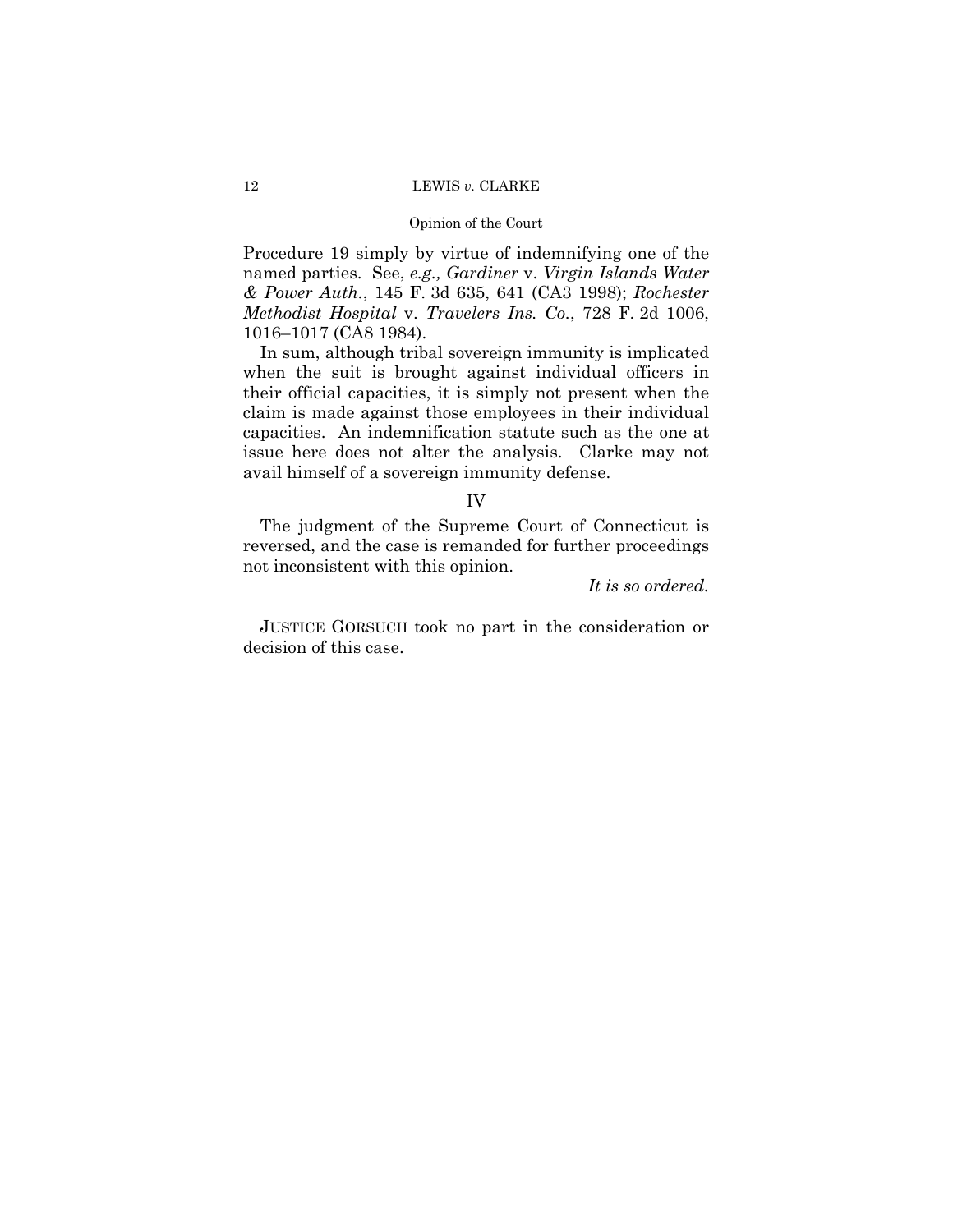THOMAS, J., concurring in judgment

## $\frac{1}{2}$  ,  $\frac{1}{2}$  ,  $\frac{1}{2}$  ,  $\frac{1}{2}$  ,  $\frac{1}{2}$  ,  $\frac{1}{2}$  ,  $\frac{1}{2}$ **SUPREME COURT OF THE UNITED STATES**

## $\frac{1}{2}$  ,  $\frac{1}{2}$  ,  $\frac{1}{2}$  ,  $\frac{1}{2}$  ,  $\frac{1}{2}$  ,  $\frac{1}{2}$ No. 15–1500

## BRIAN LEWIS, ET AL., PETITIONERS *v.* WILLIAM CLARKE

## ON WRIT OF CERTIORARI TO THE SUPREME COURT OF CONNECTICUT

[April 25, 2017]

## JUSTICE THOMAS, concurring in the judgment.

I remain of the view that tribal immunity does not extend "to suits arising out of a tribe's commercial activities conducted beyond its territory." *Michigan* v. *Bay Mills Indian Community*, 572 U. S. \_\_\_ (2014) (dissenting opinion) (slip op., at 2); see also *Kiowa Tribe of Okla.* v. *Manufacturing Technologies, Inc.*, 523 U. S. 751, 764 (1998) (Stevens, J., dissenting). This suit arose from an off-reservation commercial act. *Ante*, at 3. Accordingly, I would hold that respondent cannot assert the Tribe's immunity, regardless of the capacity in which he was sued. Because the Court reaches the same result for different reasons, I concur in its judgment.